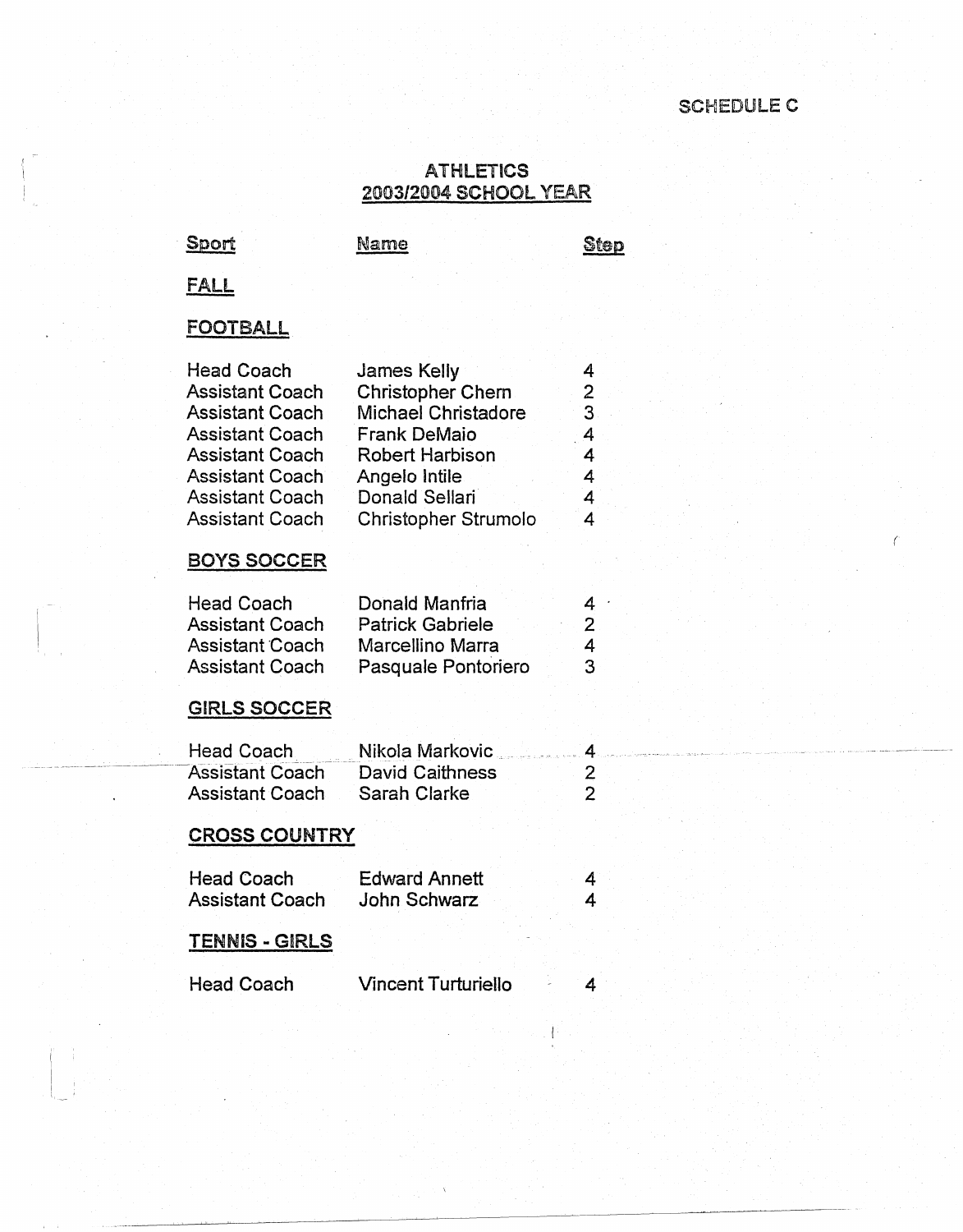i.

 $$2,000$ 

# **VOCAL MUSIC**

| Director                       | Michael Cundari                    |                          | 4       |
|--------------------------------|------------------------------------|--------------------------|---------|
| <b>BAND</b>                    |                                    |                          |         |
| Director<br>Assistant Director | Jarrett Zellea<br><b>Ron Clark</b> |                          | 4       |
| <b>TWIRLER/COLOR GUARD</b>     |                                    |                          |         |
| Head Coach                     | Aurilla Emerson                    |                          | 2       |
| <b>BAND PROGRAM</b>            |                                    |                          |         |
| Percussion Battery Instructor  |                                    | Quinn Blanford           | \$2,000 |
| Percussion Pit Instructor      |                                    | Christopher Conner 1,000 |         |
| Winter Guard Instructor        |                                    | Aurilla Emerson          | 800     |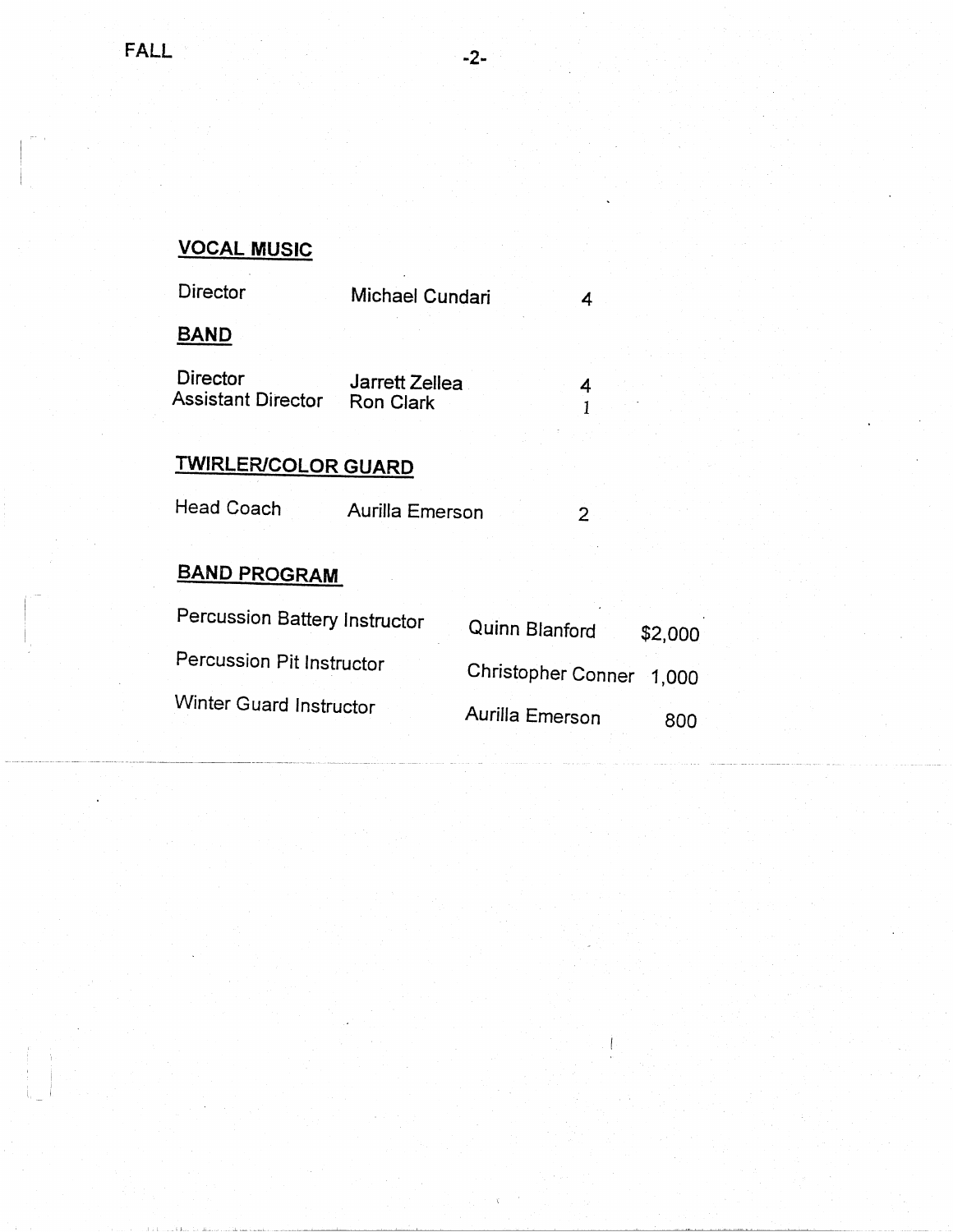### ATHLETICS 2003/2004 SCHOOL YEAR

| <u>Sport</u>                                                          | Name                                                   | <u>Step</u> |
|-----------------------------------------------------------------------|--------------------------------------------------------|-------------|
| <b>WINTER</b>                                                         |                                                        |             |
| <b>BOWLING</b>                                                        |                                                        |             |
| <b>Head Coach</b>                                                     | George Ackerman                                        | 4           |
| <b>BOYS BASKETBALL</b>                                                |                                                        |             |
| <b>Head Coach</b><br><b>Assistant Coach</b><br><b>Assistant Coach</b> | Robert Harbison<br>Martin Higgins<br>Lawrence Mitschow | 4<br>4<br>4 |
| <b>WINTER TRACK</b>                                                   |                                                        |             |
| <b>Head Coach</b><br><b>Assistant Coach</b><br><b>Assistant Coach</b> | Robert O'Dell<br><b>Edward Annett</b><br>Gerald Ryan   | 4<br>4<br>4 |
| <b>WRESTLING</b>                                                      |                                                        |             |
| <b>Head Coach</b><br><b>Assistant Coach</b><br><b>Assistant Coach</b> | Carmen LoRe<br>Patrick Algieri<br>Christopher Chern    | 4<br>4<br>4 |
| <b>GIRLS BASKETBALL</b>                                               |                                                        |             |
| <b>Head Coach</b><br><b>Assistant Coach</b>                           | Sarah Clarke<br>Luann Zullo                            | 4<br>4      |

Ì

i.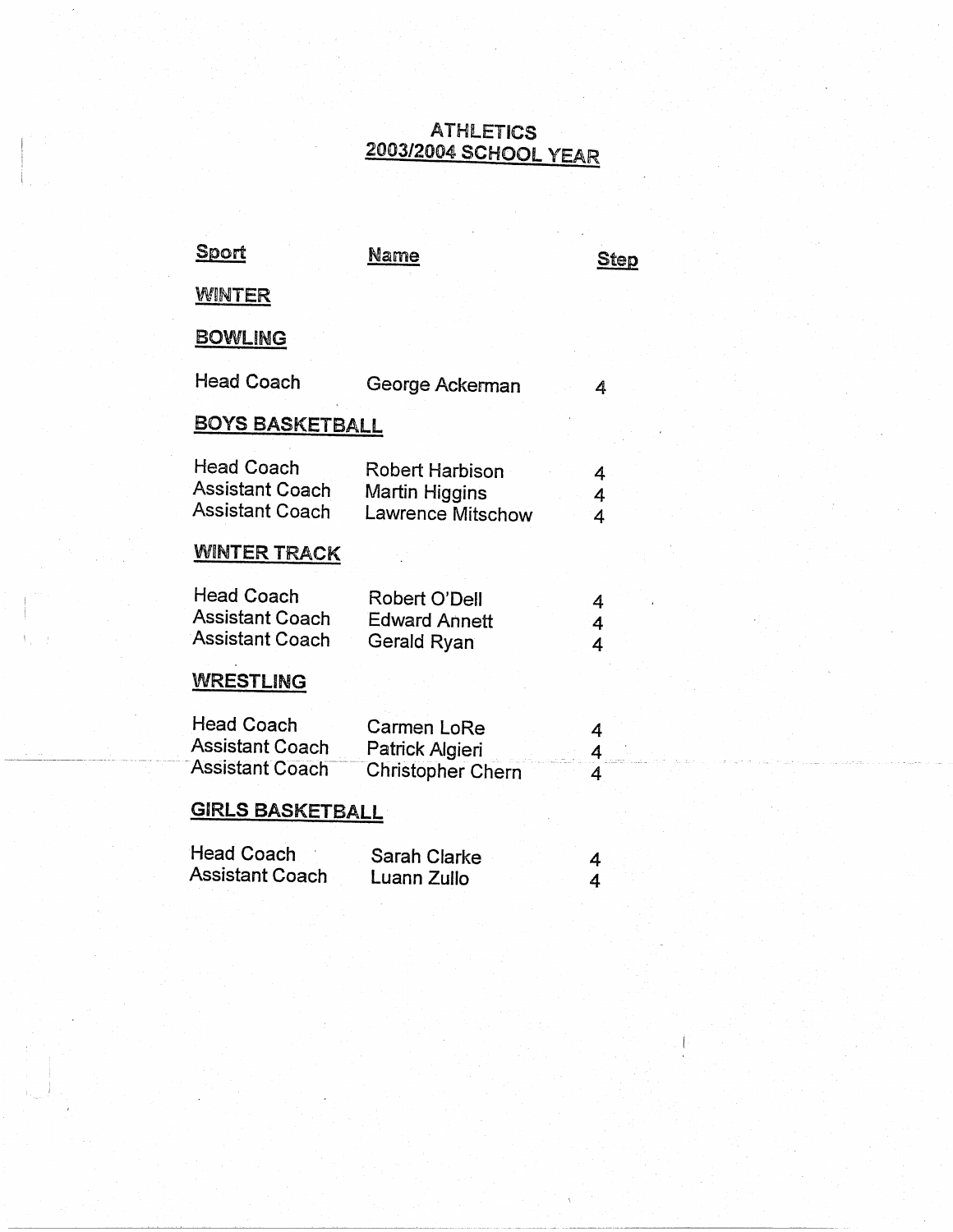### ATHlETiCS 2003/2004 SCHOOl YEAR

| <u>Sport</u>                                                                                                                                        | <b>Name</b>                                                                                                                    | <b>Step</b>                   |
|-----------------------------------------------------------------------------------------------------------------------------------------------------|--------------------------------------------------------------------------------------------------------------------------------|-------------------------------|
| <b>SPRING</b>                                                                                                                                       |                                                                                                                                |                               |
| <b>GOLF</b>                                                                                                                                         |                                                                                                                                |                               |
| <b>Head Coach</b>                                                                                                                                   | Joseph Musciotto                                                                                                               | 4                             |
| <b>TRACK - BOYS/GIRLS</b>                                                                                                                           |                                                                                                                                |                               |
| <b>Head Coach</b><br><b>Assistant Coach</b><br><b>Assistant Coach</b><br><b>Assistant Coach</b><br><b>Assistant Coach</b><br><b>Assistant Coach</b> | Robert O'Dell<br><b>Edward Annett</b><br>Kelli Cerniglia<br><b>Andrew Linfante</b><br><b>Christopher Rosati</b><br>Gerald Ryan | 4<br>4<br>4<br>4<br>4<br>4    |
| <b>BASEBALL</b>                                                                                                                                     |                                                                                                                                |                               |
| <b>Head Coach</b><br><b>Assistant Coach</b><br><b>Assistant Coach</b><br><b>Assistant Coach</b>                                                     | <b>Michael Christadore</b><br><b>Patrick Gabriele</b><br>Robert Harbison<br>Eric Puzio                                         | 4<br>$\overline{c}$<br>4<br>4 |
| <b>SOFTBALL</b>                                                                                                                                     |                                                                                                                                |                               |
| <b>Head Coach</b><br><b>Assistant Coach</b><br><b>Assistant Coach</b>                                                                               | Luann Zullo<br><b>Jennifer Citarella</b><br><b>James Kelly</b>                                                                 | 4<br>4<br>4                   |
| <b>BOYS TENNIS</b>                                                                                                                                  |                                                                                                                                |                               |
| <b>Head Coach</b>                                                                                                                                   | <b>Vincent Turturiello</b>                                                                                                     | 4                             |

-~·--------